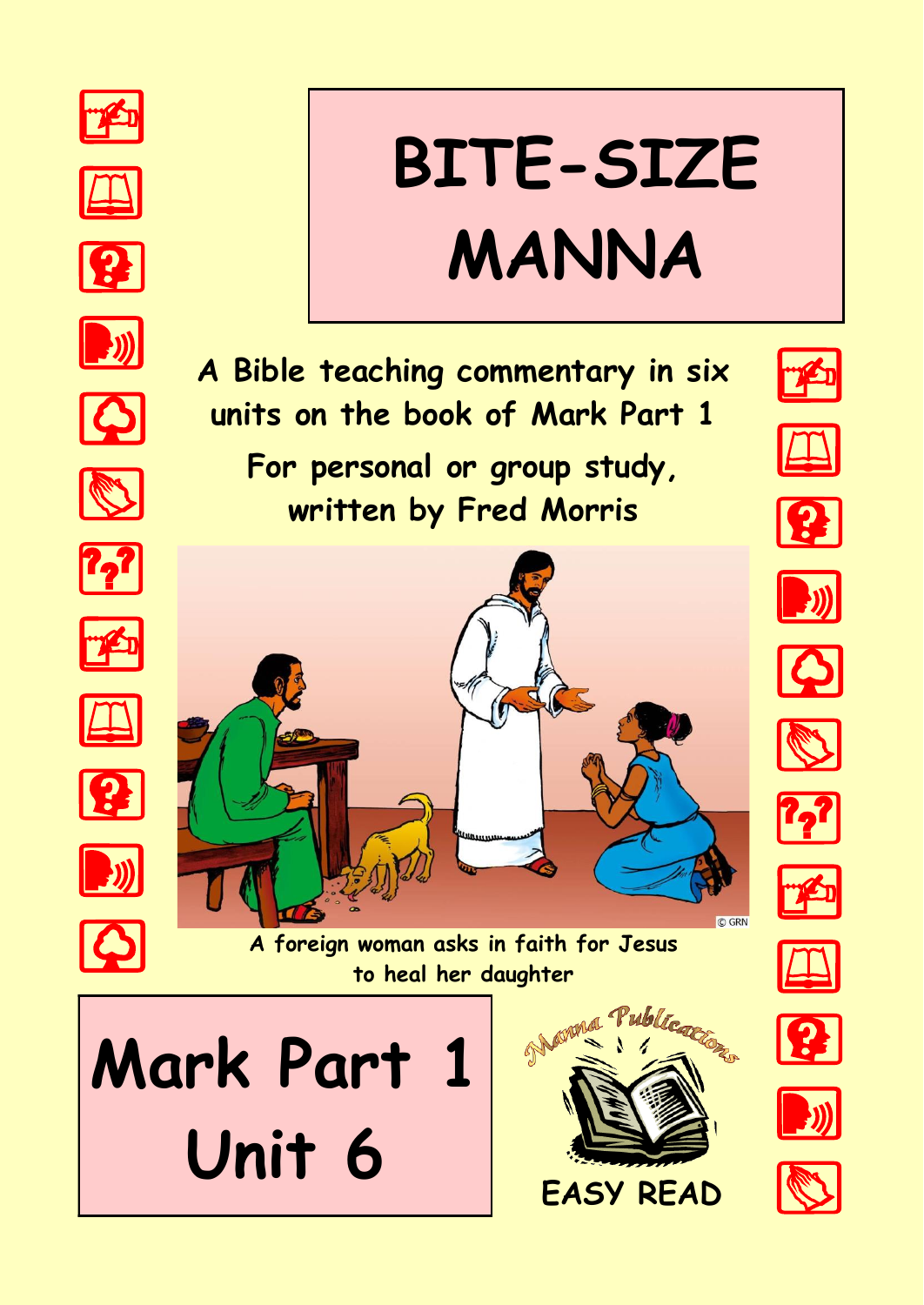## **Unit 6: Chapters 7:24 to 8:38 A Foreign Woman shows Faith in Jesus**

Jesus left that place and walked 60 km to Tyre. Tyre was a very old city on the coast of the Mediterranean Sea. The people who lived there were not Jews. They worshipped gods or idols.

Jesus did not want people to know where He was. But even in this place, the people knew about Jesus.

A woman saw Jesus and knelt down at His feet. She wanted Jesus to heal her daughter. An evil spirit controlled her little girl. 'She begged Jesus to drive out the demon from her daughter'.

Jesus told her, "It is not right to take the bread from the children and throw it to dogs". Jesus meant that he had come to teach the truth of the Kingdom of God to the Jews first. Jesus told His disciples to do this. Their time to teach those who were not Jews would come later.

The woman knew what Jesus meant. She knew that Jesus was testing her faith. She was bold and strong in her faith. She answered, "Yes Lord, but even the dogs under the table eat the crumbs that the children leave".

Jesus was very pleased with her answer. He told her, "That was a good reply. You may go now. The demon has left your daughter". She went home and the demon was gone.

The Kingdom of God is for all people including foreigners. Jesus accepts anyone who confesses his or her sins, repents and follows Him. He later warned those who did not repent. He said that it would be easier for Tyre on Judgement Day.

### **Jesus Heals a Deaf and Dumb Man**

From Tyre, Jesus travelled back to the other side of the Sea of Galilee. The people who lived there were also not Jews. He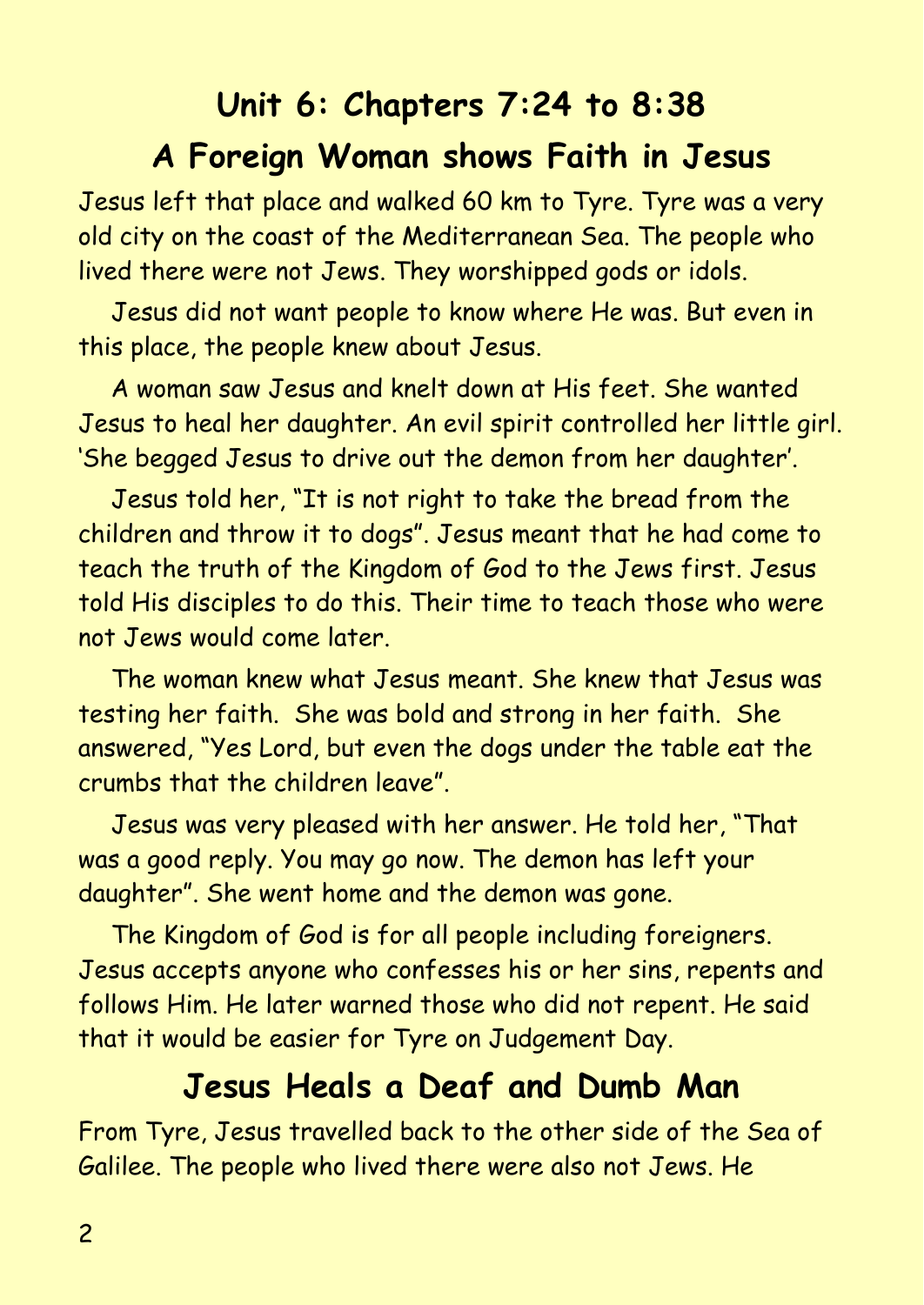continued to perform miracles among the non-Jews. Jesus healed a man who was deaf and could not speak very well. The man was healed because the people brought him to Jesus with faith. 'They begged Jesus to place His hand on the man'. He put His fingers in the ears of the man. He touched the tongue of the man. The man was healed. The people were amazed.

# **2 Mark Chapter 8**

#### **Jesus Feeds Four Thousand**

Many people listened to Jesus as He spoke. They had been with Him for three days with nothing to eat. Jesus said, "I feel deep concern for these people… Some have come from far away".

The disciples had seven loaves with them. 'He told the crowd to sit down on the ground. He took the seven loaves and thanked God for them. Then He broke them and gave them to the disciples. They set the loaves down in front of the people'.

'The disciples also had a few small fish. Jesus thanked God for them too. He told the disciples to share them'. When we obey Jesus and have faith in Him, He can open the way for a miracle. They obeyed. About 4000 men ate the food and were filled. There were seven baskets of food left over.

After this, Jesus got into a boat with His disciples and went to the other side of the Sea of Galilee. This was on the north-west side of the lake where the Jews lived.

### **Those with Little Faith, No Faith or Great Faith**

Some of the religious leaders met Jesus. They were the Pharisees. They came and began to ask Jesus questions. They wanted to test Him. So they asked Him for a miracle, a sign from Heaven.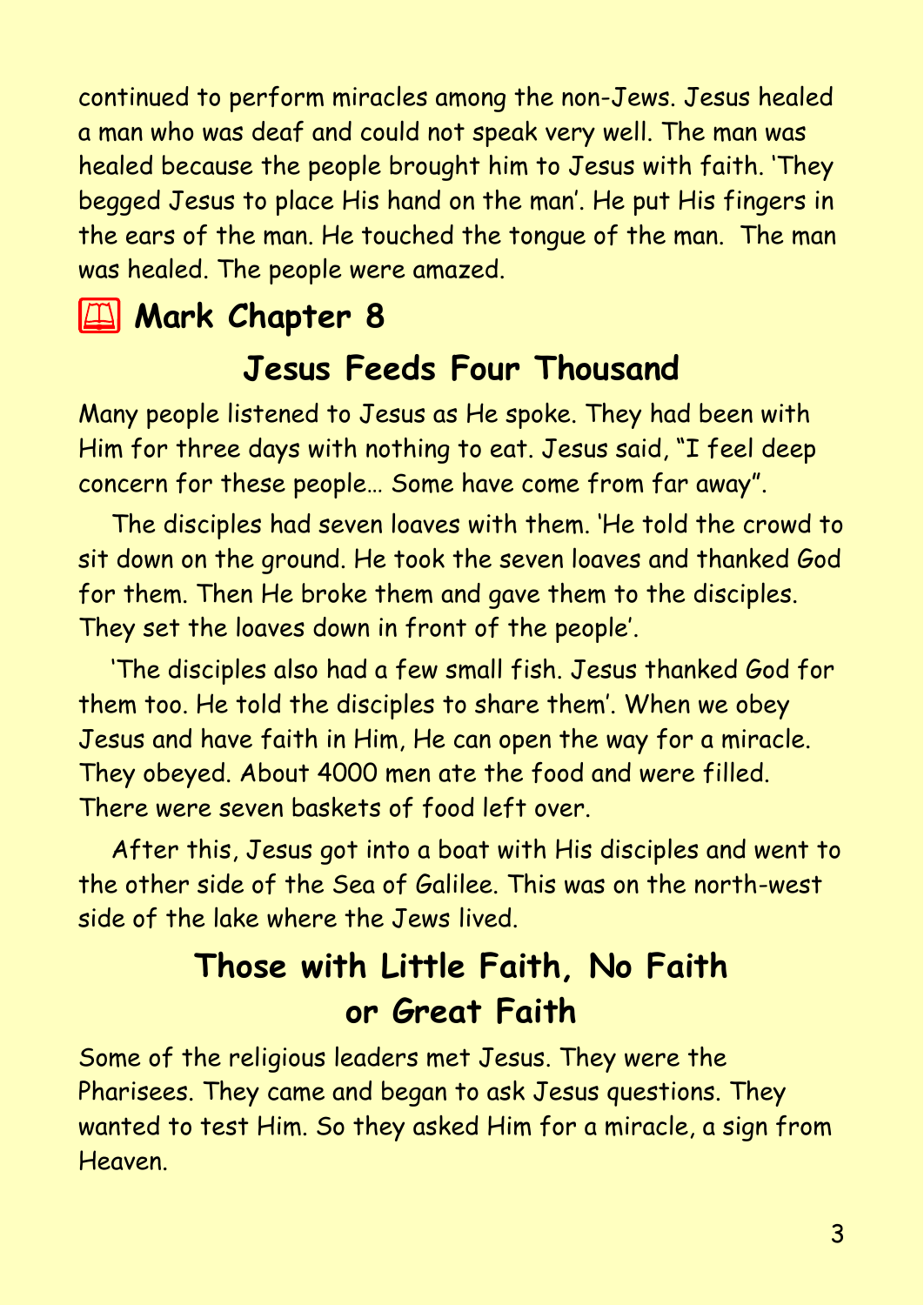Those Pharisees had no faith in Jesus. Their questions made Jesus sad and tired. He sighed deeply. He said, "No sign will be given to you".

Jesus left them. He and the disciples went into the boat again to go to Bethsaida. The disciples had forgotten to bring some bread with them. Jesus warned, "Be careful about the yeast of the Pharisees and the yeast of Herod".

The disciples were confused. Jesus asked them, "Do you have eyes and still do not see? Do you have ears and still do not hear?"

Jesus used the words of the prophet Ezekiel who lived 600 years earlier. God told Ezekiel, "You are living among people who refuse to obey Me. They have eyes that can see. But they do not really see. They have ears that can hear. But they do not really hear. They refuse to obey me".

Jesus did not want faith in Him to be destroyed by the rules of the Pharisees or their evil king Herod. He wanted his disciples to remember the feeding of the 5000 and 4000. He wanted them to have more faith in Him. He said to them, "Can't you understand yet?"

Jesus walked away from the Pharisees who did not want to believe in Him. But He helped His followers who wanted to understand the truth.

In Bethsaida, some people brought a blind man to Jesus. They asked Jesus to touch and to heal him.

Jesus took the man outside the village. The healing was in two stages. The man could not see clearly at first. 'Once more Jesus put His hands on the eyes of the man. Then… he saw everything clearly'.

Spiritually the disciples were like this blind man. They could not see clearly the things that Jesus taught. They needed more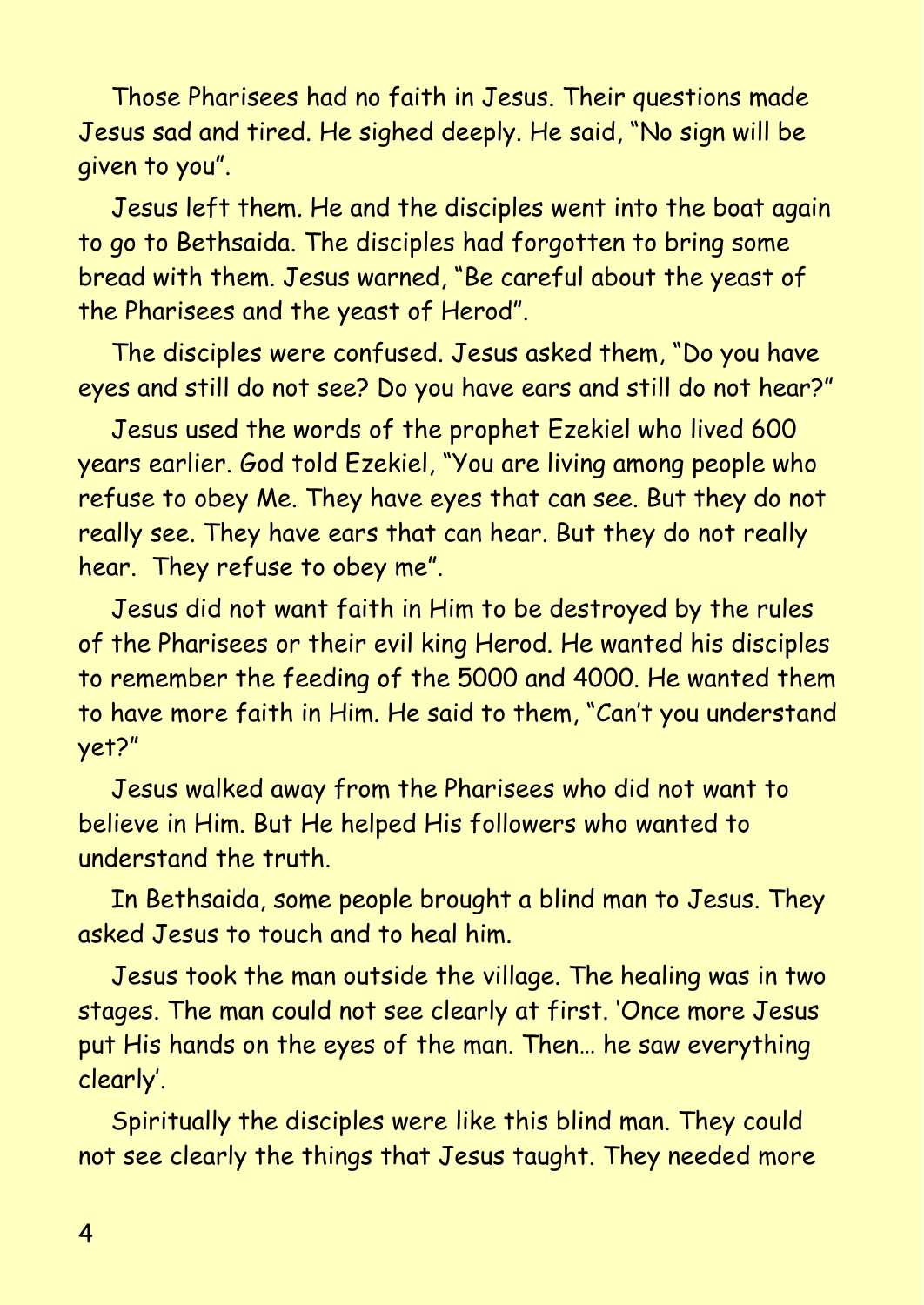faith to follow what Jesus was saying and doing. They had to learn to obey the Son of God, not follow the traditions or rules of men.

After the resurrection of Jesus, the faith of the disciples and the power of the Holy Spirit changed the lives of many people in Europe, Africa and Asia. Faith in Jesus is a gift from God that has changed the world one by one.

### **Peter Believes that Jesus is the Christ**

Jesus and His disciples went to other villages. One day, Jesus asked His disciples, "Who do people say I am?". He wanted to know what they really believed.

They answered, "Some say that you are John the Baptiser. Others say Elijah. Still others say [that you are] one of the prophets".

"But what about you?" Jesus asked. "Who do you say I am?"

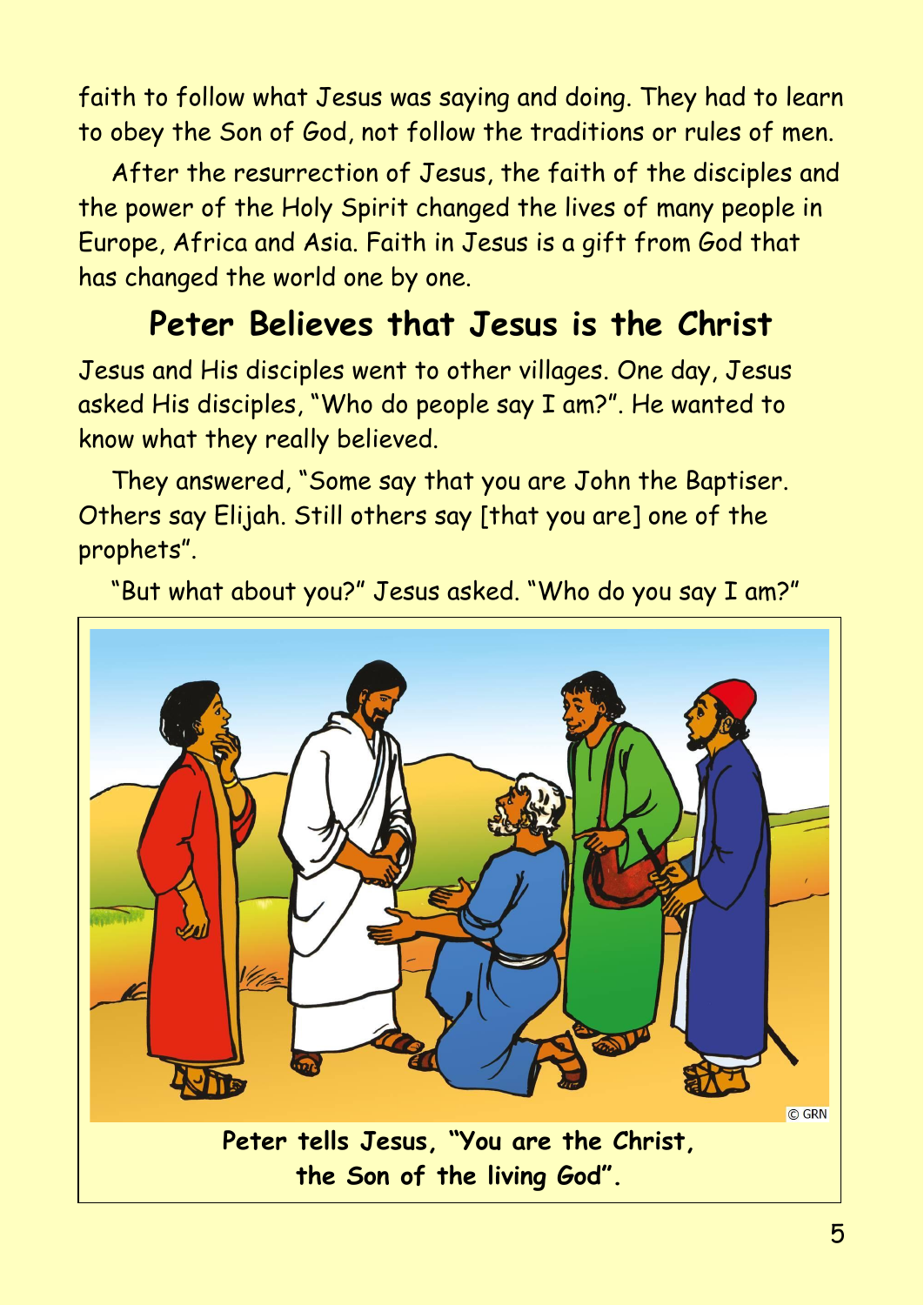Peter answered, "You are the Christ, the Son of the living God". Peter meant the Messiah, the special king that God had promised Israel, who would become saviour of the world. At last the eyes of the disciples were opened!

Jesus was pleased with this answer. "This faith was not given to you by man. My Father in Heaven showed it to you".

## **The Way of Suffering for Jesus**

Jesus then told His disciples what would soon happen to Him. 'He told them that He must suffer many things. He said that the religious leaders would not accept Him. The chief priests and the teachers of the [religious] law would not accept him either. He must be killed and after three days rise again'.

He spoke to them clearly, not in parables. Soon, He would be taken away by His own people, the Jews and their religious leaders. Many would shout, "Kill Him!"

Peter was very upset about this. He did not want to believe that his Lord and Master would be rejected. He said to Jesus "Never, Lord! This will never happen to You!"

Satan used Peter's words to try to stop the calling of Jesus. Jesus said to Peter, "Get behind Me, Satan. You are not thinking about the things God cares about". Satan had put these words into the mouth of Peter. Satan uses any means to stop or destroy the plan of God to save men and women from their sins. Peter did not fully understand the plan of God for Jesus to suffer and to die. Jesus told him, "You are thinking only about human things."

### **The Way of the Cross for the Followers of Jesus**

Then Jesus called the people to Him. He said, "If you want to be my disciple, you must put yourself last. You must pick up your cross and follow me".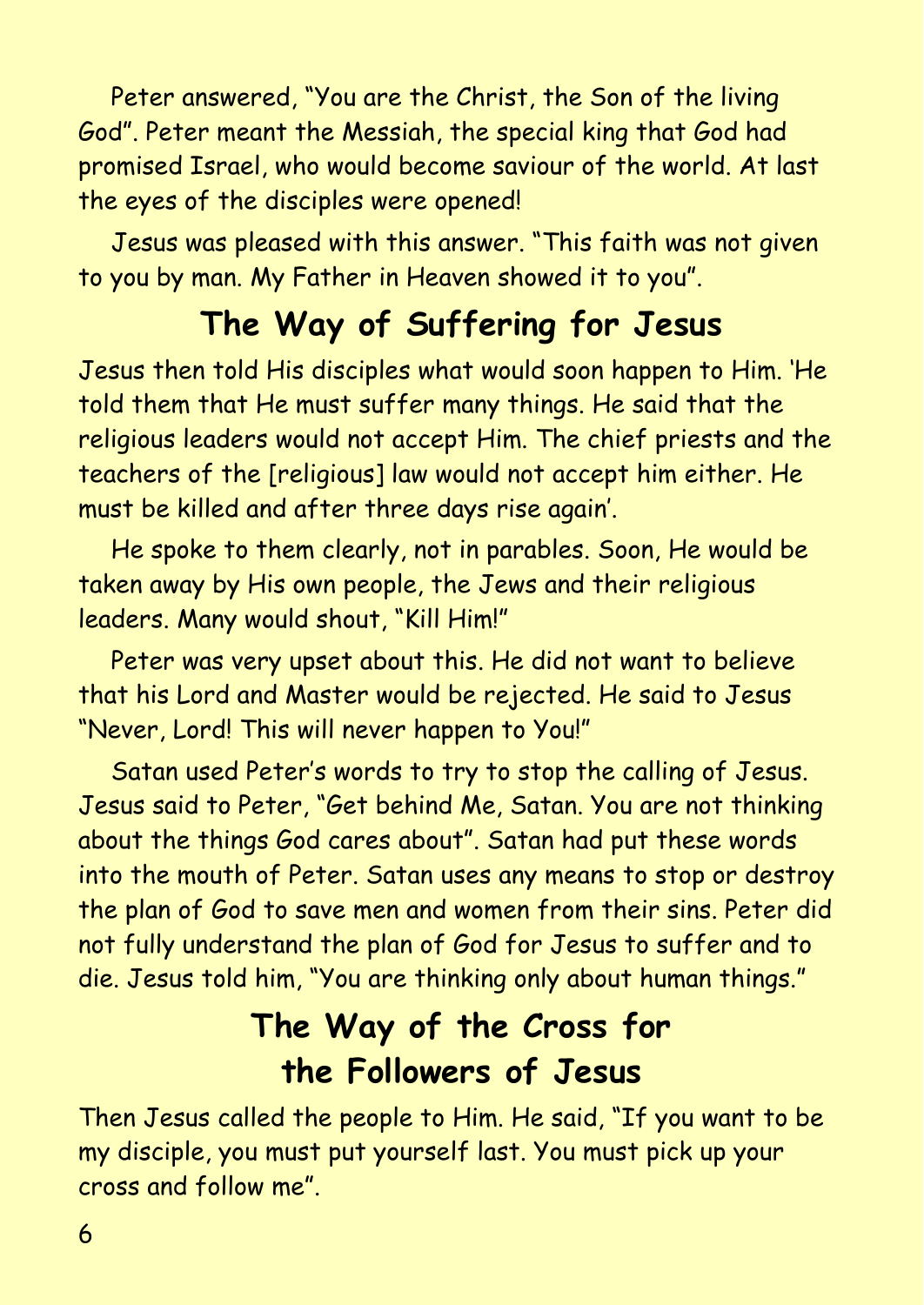Jesus warned them all that every follower had to take up their own cross. The way of the cross is a way of suffering. Each person must be ready to give up their own way of life. We must be ready to do the will of God for our lives. That is what Peter needed to do.

For followers of Jesus, His cross is not just a thing of gold or silver on a chain. The cross means death to our old life. We live to serve God. We do only the things that please Him. The cross means dying to our old selves, and then allowing the Holy Spirit to make our lives new.

Jesus gave up His glory and power and came to earth as a baby, to do what the Father wanted. Now He offers His followers a new life and calling. He gave up everything to seek and to save those who were lost.

Jesus wants His followers to put God first in their lives and to spread the Good News. "Whoever wants to save their life will lose it. But whoever loses their life for Me and for the Good News will save it". For many people who have followed Jesus, it has cost them their lives. For some people today, it might also cost them their lives. Are we ready to give everything we have for Jesus, if necessary, then live with him forever?

Jesus later sent the Holy Spirit to live in His followers. The Holy Spirit gives peace, joy and hope and the power to overcome evil. Christians believe that our God is three-in-one: God the Father, God the Son and God the Holy Spirit.

#### **Warnings from Jesus**

Jesus warned His followers that it is not good if someone gains many riches in this world but loses his soul. They will lose their eternal life in heaven. He said that there is nothing more important than eternal life.